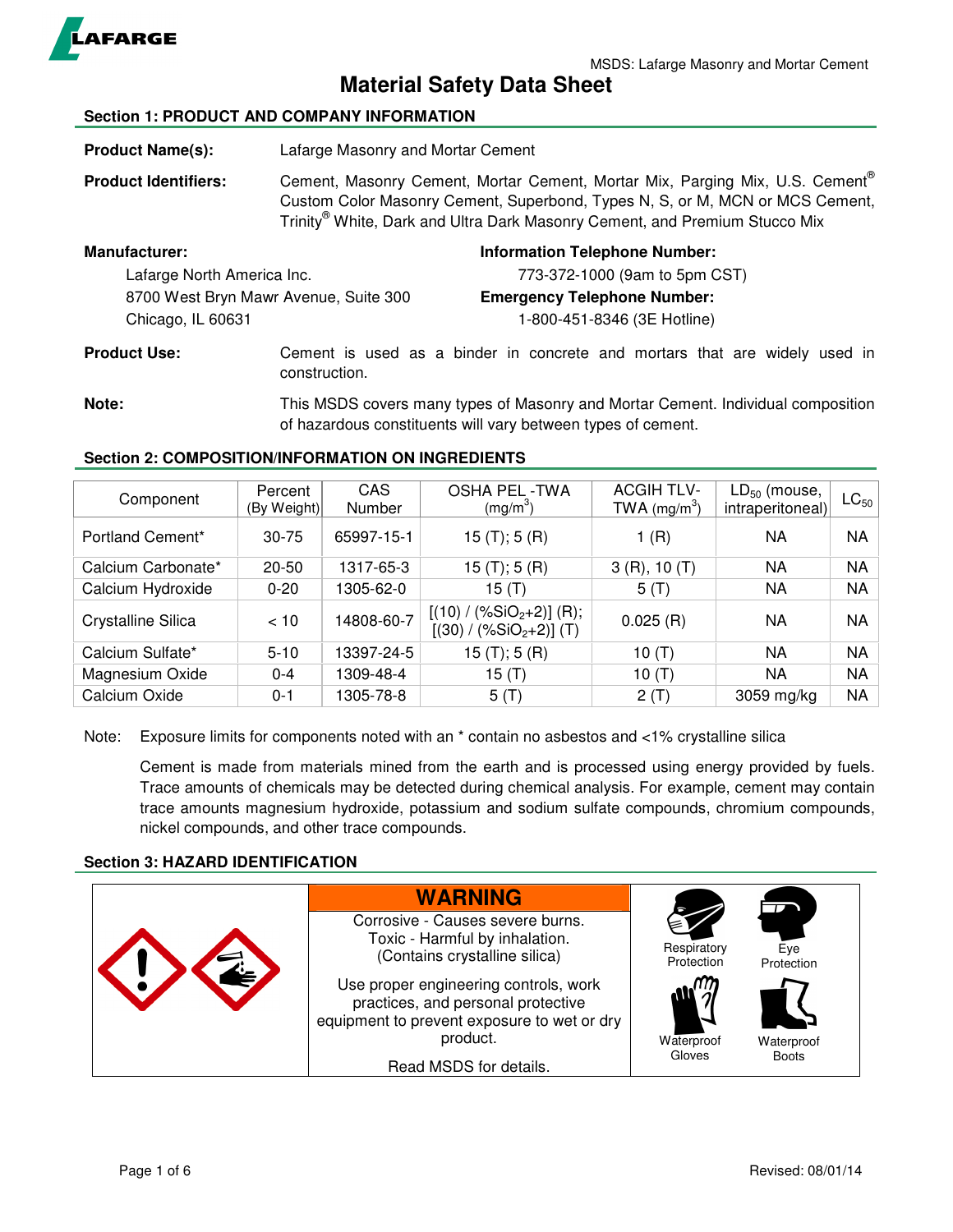

### **Section 3: HAZARD IDENTIFICATION (continued)**

**Emergency Overview:** Cement is a solid, grey, buff, or white odorless powder. It is not combustible or explosive. A single, short-term exposure to the dry powder presents little or no hazard. Exposure of sufficient duration to wet cement, or to dry cement on moist areas of the body, can cause serious, potentially irreversible tissue (skin, eye, respiratory tract) damage due to chemical (caustic) burns, including third degree burns.

#### **Potential Health Effects:**

- **Eye Contact:** Airborne dust may cause immediate or delayed irritation or inflammation. Eye contact with large amounts of dry powder or with wet cement can cause moderate eye irritation, chemical burns and blindness. Eye exposures require immediate first aid and medical attention to prevent significant damage to the eye.
- **Skin Contact:** Cement may cause dry skin, discomfort, irritation, severe burns, and dermatitis.
	- Burns: Exposure of sufficient duration to wet cement, or to dry cement on moist areas of the body, can cause serious, potentially irreversible damage to skin, eye, respiratory and digestive tracts due to chemical (caustic) burns, including third degree burns. A skin exposure may be hazardous even if there is no pain or discomfort.
	- Dermatitis: Cement is capable of causing dermatitis by irritation and allergy. Skin affected by dermatitis may include symptoms such as, redness, itching, rash, scaling, and cracking.

Irritant dermatitis is caused by the physical properties of cement including alkalinity and abrasion.

Allergic contact dermatitis is caused by sensitization to hexavalent chromium (chromate) present in cement. The reaction can range from a mild rash to severe skin ulcers. Persons already sensitized may react to the first contact with cement. Others may develop allergic dermatitis after years of repeated contact with cement.

- **Inhalation (acute):** Breathing dust may cause nose, throat or lung irritation, including choking, depending on the degree of exposure. Inhalation of high levels of dust can cause chemical burns to the nose, throat and lungs.
- **Inhalation (chronic):** Risk of injury depends on duration and level of exposure.

Silicosis: This product contains crystalline silica. Prolonged or repeated inhalation of respirable crystalline silica from this product can cause silicosis, a seriously disabling and fatal lung disease. See Note to Physicians in Section 4 for further information.

- Carcinogenicity: Cement is not listed as a carcinogen by IARC or NTP; however, cement contains trace amounts of crystalline silica and hexavalent chromium which are classified by IARC and NTP as known human carcinogens.
- Autoimmune Some studies show that exposure to respirable crystalline silica (without silicosis) or Disease: that the disease silicosis may be associated with the increased incidence of several autoimmune disorders such as scleroderma (thickening of the skin), systemic lupus erythematosus, rheumatoid arthritis and diseases affecting the kidneys.
- Tuberculosis: Silicosis increases the risk of tuberculosis.
- Renal Disease: Some studies show an increased incidence of chronic kidney disease and end-stage renal disease in workers exposed to respirable crystalline silica.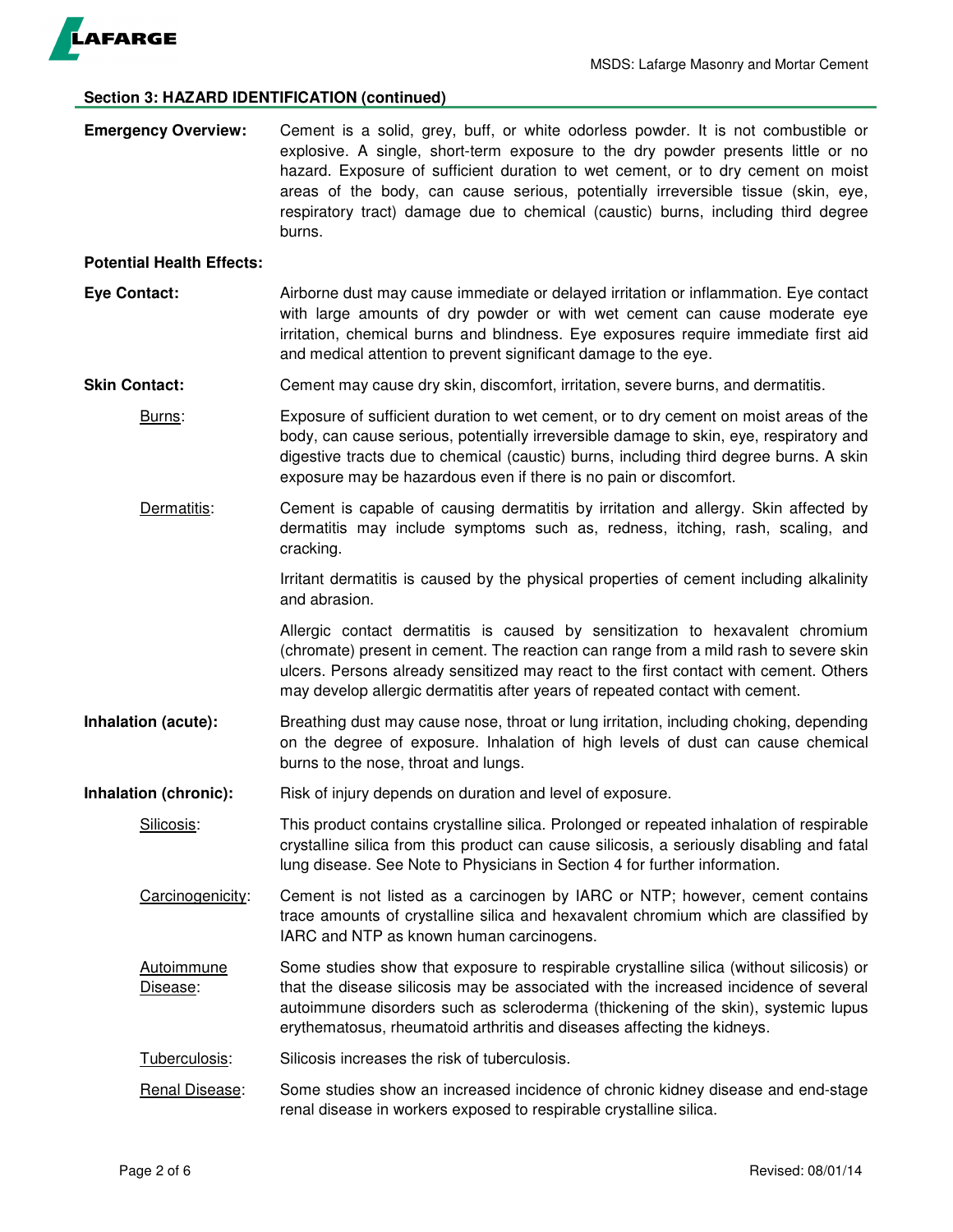

## **Section 3: HAZARD IDENTIFICATION (continued)**

**Ingestion:** Do not ingest cement. Although ingestion of small quantities of cement is not known to be harmful, large quantities can cause chemical burns in the mouth, throat, stomach, and digestive tract.

**Medical Conditions** Individuals with lung disease (e.g. bronchitis, emphysema, COPD, pulmonary **Aggravated by Exposure:** disease) or sensitivity to hexavalent chromium can be aggravated by exposure.

# **Section 4: FIRST AID MEASURES**

| <b>Eye Contact:</b>                     | Rinse eyes thoroughly with water for at least 15 minutes, including under lids, to<br>remove all particles. Seek medical attention for abrasions and burns.                                                                                    |                                                                                                                                                                                                                                                                                                                                                                                                                                                                                                                                                                                                                                                                                                                                                                                                                                                                                       |                                                   |
|-----------------------------------------|------------------------------------------------------------------------------------------------------------------------------------------------------------------------------------------------------------------------------------------------|---------------------------------------------------------------------------------------------------------------------------------------------------------------------------------------------------------------------------------------------------------------------------------------------------------------------------------------------------------------------------------------------------------------------------------------------------------------------------------------------------------------------------------------------------------------------------------------------------------------------------------------------------------------------------------------------------------------------------------------------------------------------------------------------------------------------------------------------------------------------------------------|---------------------------------------------------|
| <b>Skin Contact:</b>                    | Wash with cool water and a pH neutral soap or a mild skin detergent. Seek medical<br>attention for rash, burns, irritation, dermatitis, and prolonged unprotected exposures<br>to wet cement, cement mixtures or liquids from wet cement.      |                                                                                                                                                                                                                                                                                                                                                                                                                                                                                                                                                                                                                                                                                                                                                                                                                                                                                       |                                                   |
| Inhalation:                             | Move person to fresh air. Seek medical attention for discomfort or if coughing or<br>other symptoms do not subside.                                                                                                                            |                                                                                                                                                                                                                                                                                                                                                                                                                                                                                                                                                                                                                                                                                                                                                                                                                                                                                       |                                                   |
| Ingestion:                              | Do not induce vomiting. If conscious, have person drink plenty of water.<br>Seek<br>medical attention or contact poison control center immediately.                                                                                            |                                                                                                                                                                                                                                                                                                                                                                                                                                                                                                                                                                                                                                                                                                                                                                                                                                                                                       |                                                   |
| <b>Note to Physician:</b>               | The three types of silicosis include:                                                                                                                                                                                                          |                                                                                                                                                                                                                                                                                                                                                                                                                                                                                                                                                                                                                                                                                                                                                                                                                                                                                       |                                                   |
|                                         | $\bullet$<br>$\bullet$<br>simple silicosis.<br>$\bullet$                                                                                                                                                                                       | Simple chronic silicosis – which results from long-term exposure (more than<br>20 years) to low amounts of respirable crystalline silica. Nodules of chronic<br>inflammation and scarring provoked by the respirable crystalline silica form in<br>the lungs and chest lymph nodes. This disease may feature breathlessness<br>and may resemble chronic obstructive pulmonary disease (COPD).<br>Accelerated silicosis – occurs after exposure to larger amounts of respirable<br>crystalline silica over a shorter period of time (5-15 years). Inflammation,<br>scarring, and symptoms progress faster in accelerated silicosis than in<br>Acute silicosis – results from short-term exposure to very large amounts of<br>respirable crystalline silica. The lungs become very inflamed and may fill with<br>fluid, causing severe shortness of breath and low blood oxygen levels. |                                                   |
|                                         | Progressive massive fibrosis may occur in simple or accelerated silicosis, but is more<br>common in the accelerated form. Progressive massive fibrosis results from severe<br>scarring and leads to the destruction of normal lung structures. |                                                                                                                                                                                                                                                                                                                                                                                                                                                                                                                                                                                                                                                                                                                                                                                                                                                                                       |                                                   |
| <b>Section 5: FIREFIGHTING MEASURES</b> |                                                                                                                                                                                                                                                |                                                                                                                                                                                                                                                                                                                                                                                                                                                                                                                                                                                                                                                                                                                                                                                                                                                                                       |                                                   |
| <b>Flashpoint &amp; Method:</b>         | Non-combustible                                                                                                                                                                                                                                | <b>Firefighting Equipment:</b>                                                                                                                                                                                                                                                                                                                                                                                                                                                                                                                                                                                                                                                                                                                                                                                                                                                        | Cement poses no fire-<br>rolated hazard A CCDA is |

| <b>Flashpoint &amp; Method:</b> | Non-combustible                                 | <b>Firefighting Equipment:</b> | Cement poses no fire-                                                        |
|---------------------------------|-------------------------------------------------|--------------------------------|------------------------------------------------------------------------------|
| <b>General Hazard:</b>          | Avoid breathing dust.<br>Wet cement is caustic. |                                | related hazard. A SCBA is<br>recommended to limit<br>exposures to combustion |
| <b>Extinguishing Media:</b>     | Use extinguishing<br>media appropriate for      |                                | products when fighting any<br>fire.                                          |
|                                 | surrounding fire.                               | <b>Combustion Products:</b>    | None.                                                                        |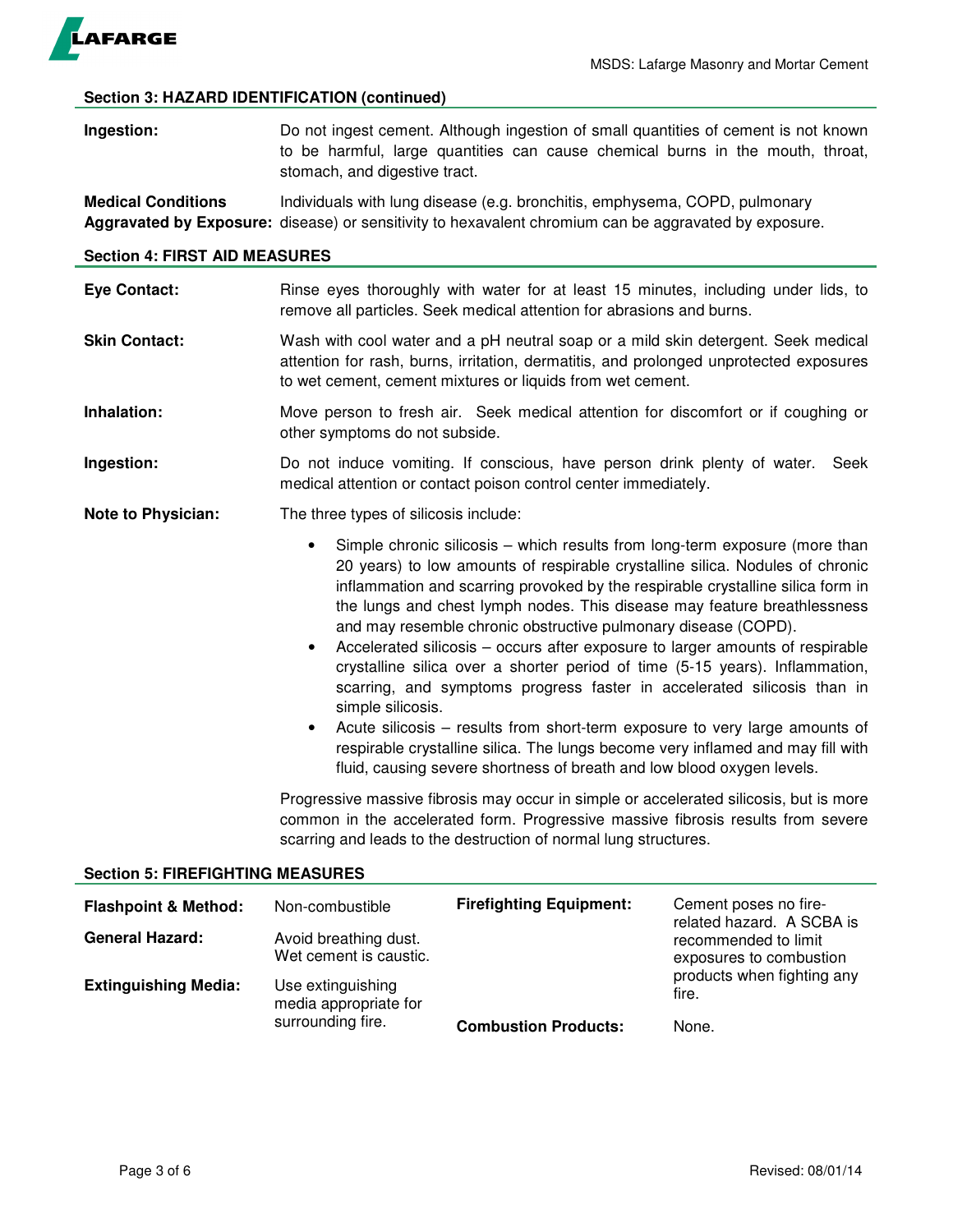

### **Section 6: ACCIDENTAL RELEASE MEASURES**

**General:** Place spilled material into a container. Avoid actions that cause the cement to become airborne. Avoid inhalation of cement and contact with skin. Wear appropriate protective equipment as described in Section 8. Scrape wet cement and place in container. Allow material to dry or solidify before disposal. Do not wash cement down sewage and drainage systems or into bodies of water (e.g. streams).

**Waste Disposal Method:** Dispose of cement according to Federal, State, Provincial and Local regulations.

#### **Section 7: HANDLING AND STORAGE**

General: Keep bulk and bagged cement dry until used. Stack bagged material in a secure manner to prevent falling. Bagged cement is heavy and poses risks such as sprains and strains to the back, arms, shoulders and legs during lifting and mixing. Handle with care and use appropriate control measures.

> Engulfment hazard. To prevent burial or suffocation, do not enter a confined space, such as a silo, bin, bulk truck, or other storage container or vessel that stores or contains cement. Cement can buildup or adhere to the walls of a confined space. The cement can release, collapse or fall unexpectedly.

> Properly ground all pneumatic conveyance systems. The potential exists for static build-up and static discharge when moving cement powders through a plastic, nonconductive, or non-grounded pneumatic conveyance system. The static discharge may result in damage to equipment and injury to workers.

- **Usage:** Cutting, crushing or grinding hardened cement, concrete or other crystalline silicabearing materials will release respirable crystalline silica. Use all appropriate measures of dust control or suppression, and Personal Protective Equipment (PPE) described in Section 8 below.
- **Housekeeping:** Avoid actions that cause the cement to become airborne during clean-up such as dry sweeping or using compressed air. Use HEPA vacuum or thoroughly wet with water to clean-up dust. Use PPE described in Section 8 below.

**Storage Temperature:** Unlimited. **Storage Pressure:** Unlimited. **Clothing:** Promptly remove and launder clothing that is dusty or wet with cement. Thoroughly wash skin after exposure to dust or wet cement.

#### **Section 8: EXPOSURE CONTROLS AND PERSONAL PROTECTION**

**Engineering Controls:** Use local exhaust or general dilution ventilation or other suppression methods to maintain dust levels below exposure limits.

## **Personal Protective Equipment (PPE):**

- Respiratory Under ordinary conditions no respiratory protection is required. Wear a NIOSH Protection: approved respirator that is properly fitted and is in good condition when exposed to dust above exposure limits.
- Eye Protection: Wear ANSI approved glasses or safety goggles when handling dust or wet cement to prevent contact with eyes. Wearing contact lenses when using cement, under dusty conditions, is not recommended.
- Skin Protection: Wear gloves, boot covers and protective clothing impervious to water to prevent skin contact. Do not rely on barrier creams, in place of impervious gloves. Remove clothing and protective equipment that becomes saturated with wet cement and immediately wash exposed areas.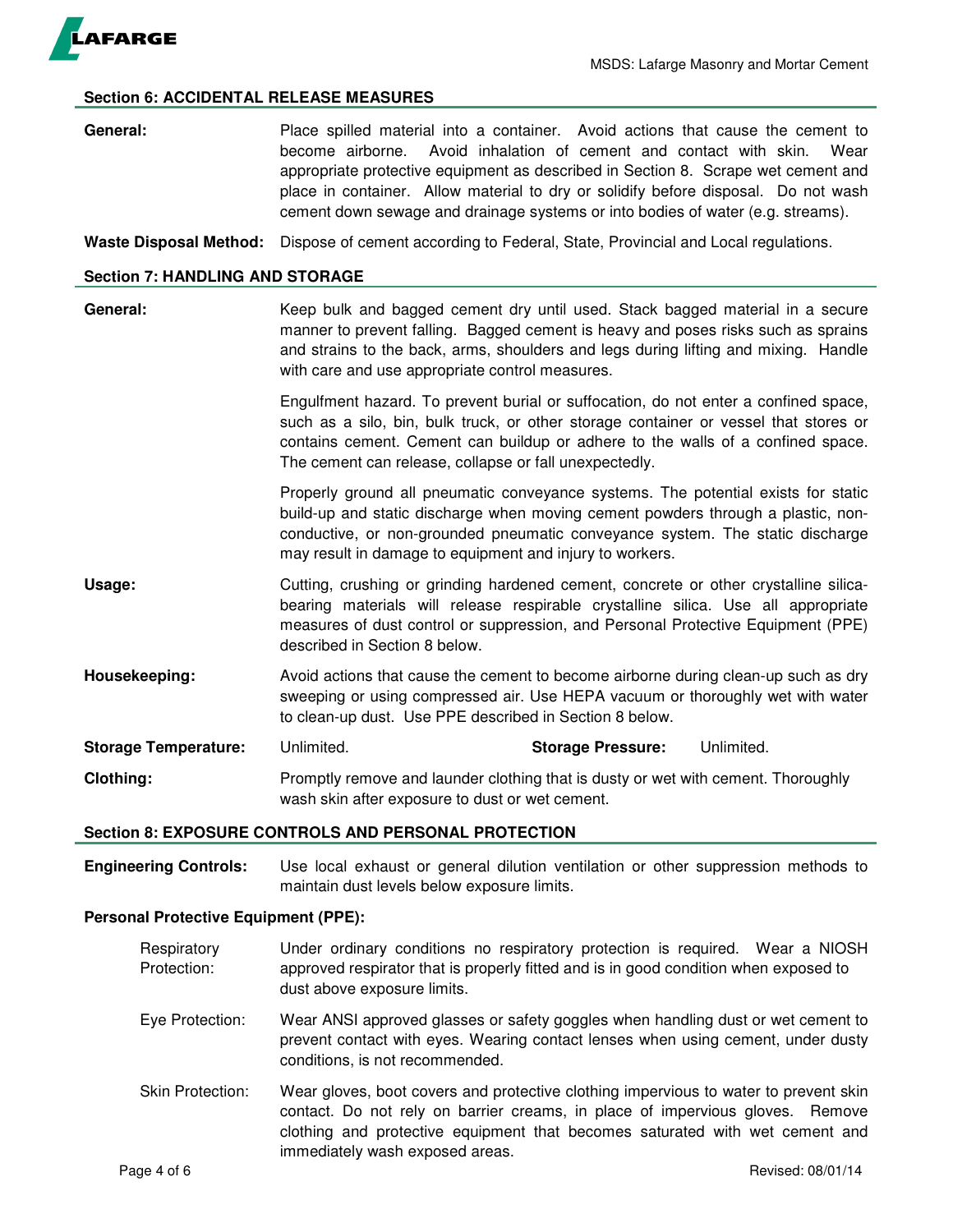

# **Section 9: PHYSICAL AND CHEMICAL PROPERTIES**

| <b>Physical State:</b><br>Appearance: | Solid (powder).<br>Gray, buff, or white<br>powder. | <b>Evaporation Rate:</b><br>pH (in water): | NA.<br>$12 - 13$      |
|---------------------------------------|----------------------------------------------------|--------------------------------------------|-----------------------|
| Odor:                                 | None.                                              | <b>Boiling Point:</b>                      | $>1000^{\circ}$ C     |
| <b>Vapor Pressure:</b>                | NA.                                                | <b>Freezing Point:</b>                     | None, solid.          |
| <b>Vapor Density:</b>                 | NA.                                                | <b>Viscosity:</b>                          | None, solid.          |
| <b>Specific Gravity:</b>              | 2.65 to 3.15                                       | <b>Solubility in Water:</b>                | Slightly (0.1 - 1.0%) |

## **Section 10: STABILITY AND REACTIVITY**

**Stability:** Stable. Keep dry until use. Cement reacts with water, resulting in a slight release of heat, depending on the amount of lime (Calcium oxide) present. Avoid contact with incompatible materials.

**Incompatibility:** Wet cement is alkaline and is incompatible with acids, ammonium salts and aluminum metal. Cement dissolves in hydrofluoric acid, producing corrosive silicon tetrafluoride gas. Cement reacts with water to form silicates and calcium hydroxide. Silicates react with powerful oxidizers such as fluorine, boron trifluoride, chlorine trifluoride, manganese trifluoride, and oxygen difluoride.

**Hazardous Polymerization:** None. **Hazardous Decomposition:** None.

# **Section 11 and 12: TOXICOLOGICAL AND ECOLOGICAL INFORMATION**

For questions regarding toxicological and ecological information refer to contact information in Section 1.

#### **Section 13: DISPOSAL CONSIDERATIONS**

Dispose of waste and containers in compliance with applicable Federal, State, Provincial and Local regulations.

#### **Section 14: TRANSPORT INFORMATION**

This product is not classified as a Hazardous Material under U.S. DOT or Canadian TDG regulations.

## **Section 15: REGULATORY INFORMATION**

| <b>OSHA/MSHA Hazard</b><br><b>Communication:</b> | This product is considered by OSHA/MSHA to be a hazardous chemical and should<br>be included in the employer's hazard communication program.                                                                                                                                                                                                           |
|--------------------------------------------------|--------------------------------------------------------------------------------------------------------------------------------------------------------------------------------------------------------------------------------------------------------------------------------------------------------------------------------------------------------|
| <b>CERCLA/SUPERFUND:</b>                         | This product is not listed as a CERCLA hazardous substance.                                                                                                                                                                                                                                                                                            |
| <b>EPCRA</b><br><b>SARA Title III:</b>           | This product has been reviewed according to the EPA Hazard Categories<br>promulgated under Sections 311 and 312 of the Superfund Amendment and<br>Reauthorization Act of 1986 and is considered a hazardous chemical and a delayed<br>health hazard.                                                                                                   |
| <b>EPRCA</b><br><b>SARA Section 313:</b>         | This product contains none of the substances subject to the reporting requirements of<br>Section 313 of Title III of the Superfund Amendments and Reauthorization Act of<br>1986 and 40 CFR Part 372.                                                                                                                                                  |
| <b>RCRA:</b>                                     | If discarded in its purchased form, this product would not be a hazardous waste<br>either by listing or characteristic. However, under RCRA, it is the responsibility of the<br>product user to determine at the time of disposal, whether a material containing the<br>product or derived from the product should be classified as a hazardous waste. |
| <b>TSCA:</b>                                     | Masonry and Mortar cement and crystalline silica are exempt from reporting under<br>the inventory update rule.                                                                                                                                                                                                                                         |